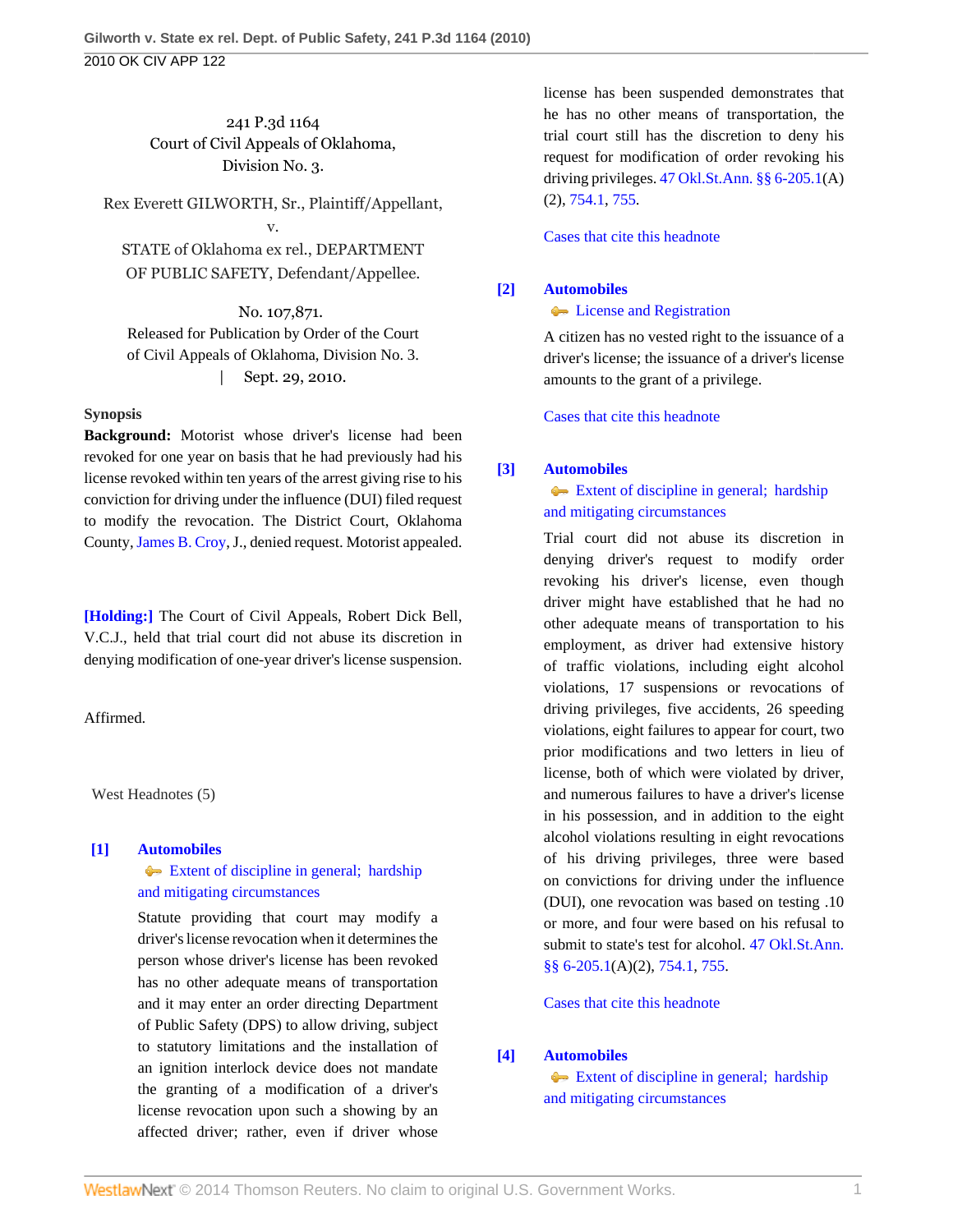Statute prescribing periods of driver's license revocation, which are dependent on a motorist's ten-year history of prior revocations and convictions, does not limit court's consideration of a motorist's driving record to that tenyear period, for purposes of court exercising its discretion to modify the revocation. [47](http://www.westlaw.com/Link/Document/FullText?findType=L&pubNum=1000165&cite=OKSTT47S6-205.1&originatingDoc=I9406c213e89b11df80558336ea473530&refType=LQ&originationContext=document&vr=3.0&rs=cblt1.0&transitionType=DocumentItem&contextData=(sc.Search)) [Okl.St.Ann. § 6-205.1](http://www.westlaw.com/Link/Document/FullText?findType=L&pubNum=1000165&cite=OKSTT47S6-205.1&originatingDoc=I9406c213e89b11df80558336ea473530&refType=LQ&originationContext=document&vr=3.0&rs=cblt1.0&transitionType=DocumentItem&contextData=(sc.Search)).

[Cases that cite this headnote](http://www.westlaw.com/Link/RelatedInformation/DocHeadnoteLink?docGuid=I9406c213e89b11df80558336ea473530&headnoteId=202361746100420110301080045&originationContext=document&vr=3.0&rs=cblt1.0&transitionType=CitingReferences&contextData=(sc.Search))

### <span id="page-1-1"></span>**[\[5\]](#page-2-3) [Automobiles](http://www.westlaw.com/Browse/Home/KeyNumber/48A/View.html?docGuid=I9406c213e89b11df80558336ea473530&originationContext=document&vr=3.0&rs=cblt1.0&transitionType=DocumentItem&contextData=(sc.Search))**

## [Extent of discipline in general; hardship](http://www.westlaw.com/Browse/Home/KeyNumber/48Ak144.5/View.html?docGuid=I9406c213e89b11df80558336ea473530&originationContext=document&vr=3.0&rs=cblt1.0&transitionType=DocumentItem&contextData=(sc.Search)) [and mitigating circumstances](http://www.westlaw.com/Browse/Home/KeyNumber/48Ak144.5/View.html?docGuid=I9406c213e89b11df80558336ea473530&originationContext=document&vr=3.0&rs=cblt1.0&transitionType=DocumentItem&contextData=(sc.Search))

Statute requiring that an approved ignition interlock device be placed, at the person's own expense, upon every motor vehicle operated by that person as a prerequisite and condition to the district court's powers of modification of that person's driver's license revocation does not mandate the district court to grant a modification when an interlock device is installed. [47 Okl.St.Ann. § 754.1](http://www.westlaw.com/Link/Document/FullText?findType=L&pubNum=1000165&cite=OKSTT47S754.1&originatingDoc=I9406c213e89b11df80558336ea473530&refType=LQ&originationContext=document&vr=3.0&rs=cblt1.0&transitionType=DocumentItem&contextData=(sc.Search)).

[Cases that cite this headnote](http://www.westlaw.com/Link/RelatedInformation/DocHeadnoteLink?docGuid=I9406c213e89b11df80558336ea473530&headnoteId=202361746100520110301080045&originationContext=document&vr=3.0&rs=cblt1.0&transitionType=CitingReferences&contextData=(sc.Search))

**\*1165** Appeal from the District Court Of Oklahoma County, Oklahoma; Honorable [James B. Croy](http://www.westlaw.com/Link/Document/FullText?findType=h&pubNum=176284&cite=0251786701&originatingDoc=I9406c213e89b11df80558336ea473530&refType=RQ&originationContext=document&vr=3.0&rs=cblt1.0&transitionType=DocumentItem&contextData=(sc.Search)), Judge. *AFFIRMED.*

## **Attorneys and Law Firms**

Aaron T. Corbett, Oklahoma City, OK, for Plaintiff/ Appellant.

[Douglas R. Young,](http://www.westlaw.com/Link/Document/FullText?findType=h&pubNum=176284&cite=0182156301&originatingDoc=I9406c213e89b11df80558336ea473530&refType=RQ&originationContext=document&vr=3.0&rs=cblt1.0&transitionType=DocumentItem&contextData=(sc.Search)) [John K. Lindsey,](http://www.westlaw.com/Link/Document/FullText?findType=h&pubNum=176284&cite=0190375301&originatingDoc=I9406c213e89b11df80558336ea473530&refType=RQ&originationContext=document&vr=3.0&rs=cblt1.0&transitionType=DocumentItem&contextData=(sc.Search)) Oklahoma City, OK, for Defendant/Appellee.

### **Opinion**

ROBERT DICK BELL, Vice-Chief Judge.

¶ 1 Plaintiff/Appellant, Rex Everett Gilworth, Sr., appeals from the district court's order denying his request to modify the one-year revocation of his driver's license. Defendant/ Appellee, Oklahoma Department of Public Safety (DPS), revoked Gilworth's driver's license because he had a prior conviction within ten years of the arrest giving rise to the most recent conviction for driving under the influence of alcohol (DUI). For the reasons set forth below, we affirm.

**\*1166** ¶ 2 Gilworth is an eighty-three year old driver who lives alone in Oklahoma City. On July 26, 2008, Gilworth was arrested by an Oklahoma City police office for DUI. Gilworth entered a guilty plea on July 17, 2009. Because Gilworth had a prior revocation within ten years of the arrest giving rise to the DUI conviction, DPS revoked Gilworth's driving privileges for one year pursuant to  $47$  O.S. Supp.2007 § 6-205.1(A) (2). Gilworth sought modification of the revocation from the district court.

¶ 3 The modification hearing was held November 10 and 19, 2009. We note Gilworth's attorney requested that the court reset the modification hearing for a date in November, 2009. The rescheduling of the hearing date appears to be a maneuver to take advantage of a recent amendment to [§](http://www.westlaw.com/Link/Document/FullText?findType=L&pubNum=1000165&cite=OKSTT47S6-205.1&originatingDoc=I9406c213e89b11df80558336ea473530&refType=LQ&originationContext=document&vr=3.0&rs=cblt1.0&transitionType=DocumentItem&contextData=(sc.Search)) [6-205.1.](http://www.westlaw.com/Link/Document/FullText?findType=L&pubNum=1000165&cite=OKSTT47S6-205.1&originatingDoc=I9406c213e89b11df80558336ea473530&refType=LQ&originationContext=document&vr=3.0&rs=cblt1.0&transitionType=DocumentItem&contextData=(sc.Search)) Prior to November 1, 2009, the district court had no power to modify the one-year license revocation under [47 O.S. Supp.2007 § 6-205.1](http://www.westlaw.com/Link/Document/FullText?findType=L&pubNum=1000165&cite=OKSTT47S6-205.1&originatingDoc=I9406c213e89b11df80558336ea473530&refType=LQ&originationContext=document&vr=3.0&rs=cblt1.0&transitionType=DocumentItem&contextData=(sc.Search))(A)(2). [Section 6-205.1](http://www.westlaw.com/Link/Document/FullText?findType=L&pubNum=1000165&cite=OKSTT47S6-205.1&originatingDoc=I9406c213e89b11df80558336ea473530&refType=LQ&originationContext=document&vr=3.0&rs=cblt1.0&transitionType=DocumentItem&contextData=(sc.Search))(A)(2) was amended by *Laws 2009, c. 388, § 3,* effective November 1, 2009. By this amendment, the Oklahoma Legislature specifically allowed the district court to modify a one-year order of revocation. Because the hearing took place after the effective date of the amendment, all parties proceeded under the amended language. "[W]e hold any rights [Gilworth] had to modification were controlled by the law delineating the powers of the district court to grant such modification in effect at the time the district court sought to grant that relief." *[Carl](http://www.westlaw.com/Link/Document/FullText?findType=Y&serNum=1996027906&pubNum=661&fi=co_pp_sp_661_1198&originationContext=document&vr=3.0&rs=cblt1.0&transitionType=DocumentItem&contextData=(sc.Search)#co_pp_sp_661_1198) [v. State, ex rel. Dept. of Public Safety,](http://www.westlaw.com/Link/Document/FullText?findType=Y&serNum=1996027906&pubNum=661&fi=co_pp_sp_661_1198&originationContext=document&vr=3.0&rs=cblt1.0&transitionType=DocumentItem&contextData=(sc.Search)#co_pp_sp_661_1198)* 1995 OK CIV APP [147, ¶ 7, 909 P.2d 1196, 1198](http://www.westlaw.com/Link/Document/FullText?findType=Y&serNum=1996027906&pubNum=661&fi=co_pp_sp_661_1198&originationContext=document&vr=3.0&rs=cblt1.0&transitionType=DocumentItem&contextData=(sc.Search)#co_pp_sp_661_1198).

¶ 4 After hearing evidence, the court denied Gilworth's motion to modify the revocation. Gilworth appeals. In an appeal from a driver's license revocation, this Court will not disturb the factual findings of the district court "if there is any evidence in the record to support them and they are free of legal error." *[Polk v. State ex rel. Dept. of Pub. Safety,](http://www.westlaw.com/Link/Document/FullText?findType=Y&serNum=1996247143&pubNum=661&fi=co_pp_sp_661_56&originationContext=document&vr=3.0&rs=cblt1.0&transitionType=DocumentItem&contextData=(sc.Search)#co_pp_sp_661_56)* 1996 [OK CIV APP 100, ¶ 4, 927 P.2d 55, 56.](http://www.westlaw.com/Link/Document/FullText?findType=Y&serNum=1996247143&pubNum=661&fi=co_pp_sp_661_56&originationContext=document&vr=3.0&rs=cblt1.0&transitionType=DocumentItem&contextData=(sc.Search)#co_pp_sp_661_56) *Accord [Smith v. State](http://www.westlaw.com/Link/Document/FullText?findType=Y&serNum=1984121354&pubNum=661&fi=co_pp_sp_661_368&originationContext=document&vr=3.0&rs=cblt1.0&transitionType=DocumentItem&contextData=(sc.Search)#co_pp_sp_661_368) ex rel. Dept. of Pub. Safety,* [1984 OK 16, ¶ 7, 680 P.2d 365,](http://www.westlaw.com/Link/Document/FullText?findType=Y&serNum=1984121354&pubNum=661&fi=co_pp_sp_661_368&originationContext=document&vr=3.0&rs=cblt1.0&transitionType=DocumentItem&contextData=(sc.Search)#co_pp_sp_661_368) [368](http://www.westlaw.com/Link/Document/FullText?findType=Y&serNum=1984121354&pubNum=661&fi=co_pp_sp_661_368&originationContext=document&vr=3.0&rs=cblt1.0&transitionType=DocumentItem&contextData=(sc.Search)#co_pp_sp_661_368).

<span id="page-1-0"></span>**[\[1\]](#page-0-1)** ¶ 5 The district court *may* modify a revocation when it determines the person whose driver's license has been revoked has no other adequate means of transportation and it *may* enter an order directing DPS to allow driving, subject to the limitations of  $\S$  6-205.1, and the installation of an ignition interlock device. *See* [47 O.S. Supp.2005 §§ 754.1](http://www.westlaw.com/Link/Document/FullText?findType=L&pubNum=1000165&cite=OKSTT47S754.1&originatingDoc=I9406c213e89b11df80558336ea473530&refType=LQ&originationContext=document&vr=3.0&rs=cblt1.0&transitionType=DocumentItem&contextData=(sc.Search))